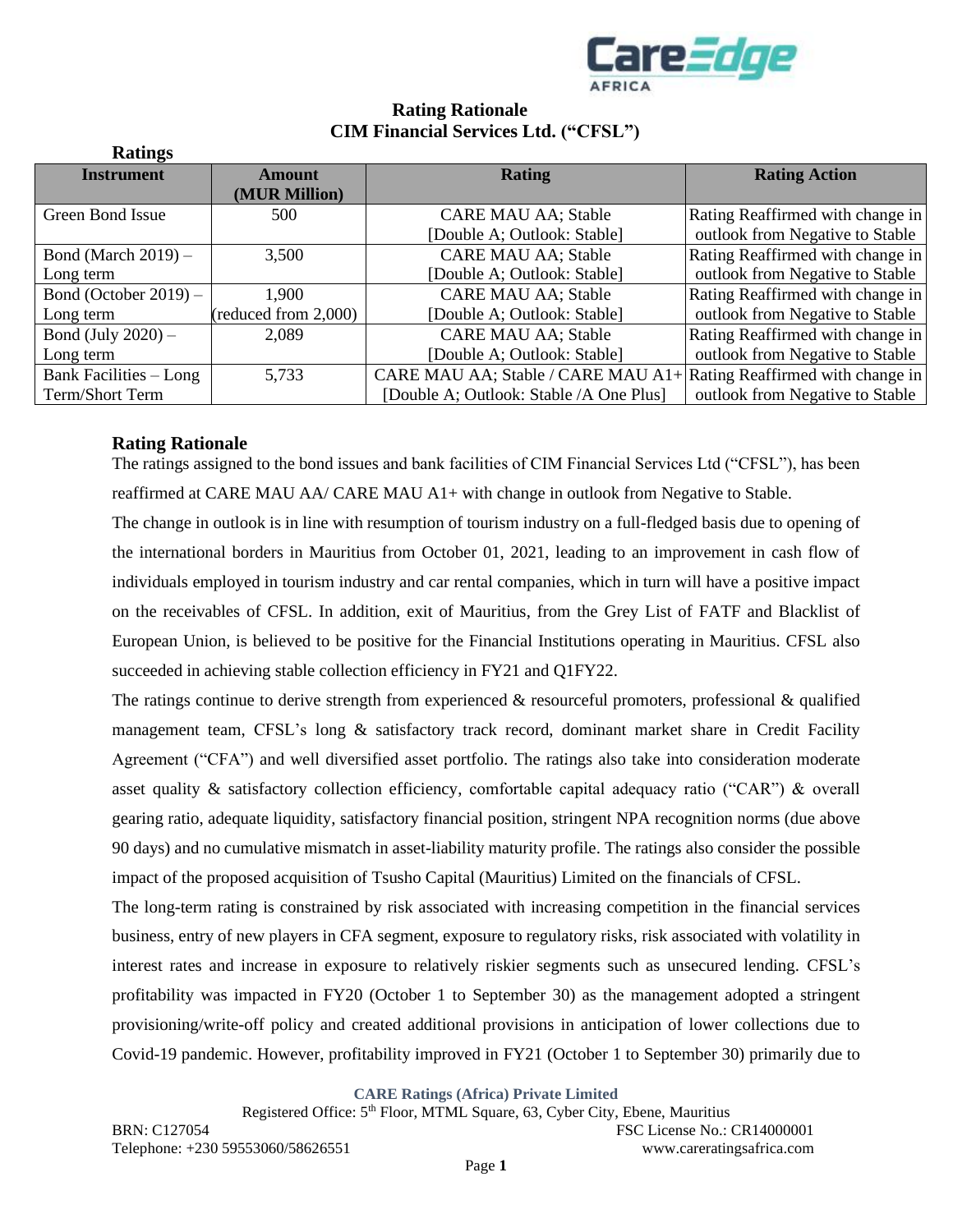

higher revenue and lower provisioning, in line with better collection efficiency. CFSL has a prudent provision cover on gross stage 3 assets at 58.5% as on September 30, 2021.

The ability of the company to successfully merge Tsusho Capital (Mauritius) Limited and grow the loan book from focused products while achieving the envisaged asset quality and profitability parameters, maintaining healthy capitalization and diversifying its liability mix will be a key rating monitorable. However, the downside risks to the business plan are likely to be mitigated by strong parentage, strong equity base and low leverage along with a professional management team.

## **Rating Sensitivities:**

*Positive factors* - Factors that could, individually or collectively, lead to positive rating action/upgrade:

• Improvement in disbursement & profitability on a sustained basis along with improvement in asset quality.

*Negative Factors -* Factors that could, individually or collectively, lead to negative rating action/downgrade:

- Deterioration in asset quality of GNPA/Stage 3 Assets.
- Weakening of profitability, collection efficiency and capital adequacy levels.
- Moderation in liquidity profile and increase in the share of high yield products.
- Negative cumulative mismatch in asset-liability maturity profile between 3 months to 5 years.

# **BACKGROUND**

Since 1987, CFSL (operating within the Rogers Group) has been engaged in providing hire purchase/credit facility agreements (CFA) in Mauritius and expanded its activities to leasing, deposit taking, unsecured loans, credit cards and factoring over the years.

In July 2005, CFSL was incorporated to regroup and manage the finance business (including CFL), global business, and insurance business of Rogers group.

In 2012, the controlling shareholders of Rogers namely the Espitalier Noel family and the Taylor family (each controlling 26.5% of the Rogers Group) restructured Rogers which led to the Taylor Family exiting Rogers and taking control of CFSL with a holding of 53%. The balance 47% was held by corporate bodies, Insurance Companies, pension funds and individuals. At the same time CFSL was listed in the Stock Exchange of Mauritius and was composed of the finance business (CFL), the global business and some real estate assets.

In March 2017, CFSL disposed of its global business activities and in January 2019, the property activities were spun off via a dividend in specie to the shareholders of CFSL, resulting in CFSL becoming focused on financial services as its main business activity.

On August 14, 2019, Board of CFSL communicated that both CFL and MELCO have successfully refunded all the deposits, availed from the deposit holders, and has lodged an application for the surrender of the deposit

**CARE Ratings (Africa) Private Limited**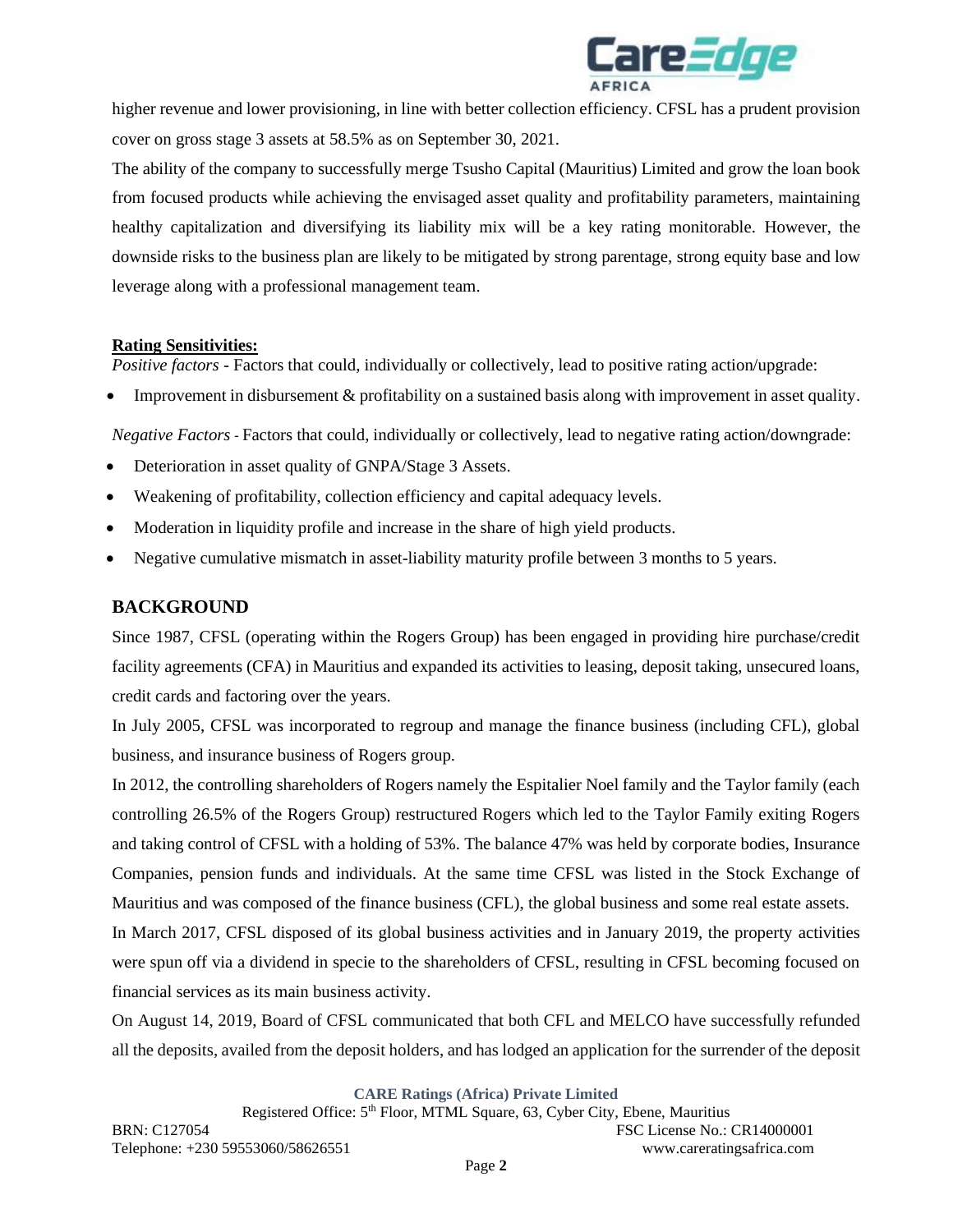

taking licence with the Bank of Mauritius. Effective October 1, 2020, CFL, MELCO, CIM Agencies Ltd, CIM Management Services Ltd and CIM Shared Services Ltd. were amalgamated with and into CIM Financial Services Ltd. Post-amalgamation, CFSL continues to focus on its strategy to strengthen its core consumer finance lending business within an improved governance framework and through securing more opportunities as a lender on both the local and the regional markets.

In Dec. 2021, CFSL announced its intent to acquire Tsusho Capital (Mauritius) Limited engaged in offering vehicle finance and insurance agency services since 2009. The group structure as at December 31, 2021 is as under:



CFSL is the leading provider of Credit Facility Agreement ("CFA"; previously termed as Hire Purchase), leasing, unsecured loans, credit cards, factoring in Mauritius and operates around 100 counters and a network of more than 700 merchants in Mauritius and Rodrigues. It is the largest Non-Banking Institution in Mauritius in terms of Asset under Management.

Hire Purchase/Credit facility Arrangements (CFA) - CFSL started its CFA operations in 1987 and today serves most of the independent dealers in Mauritius. It has become a household name in the field of consumer finance, with a local customer base exceeding 300,000 individuals and 550,000 agreements. CFSL offers insurance (covering death, loss of job and loss of product) on CFA products from an insurance company. This cover is optional and as on date more than 75% of its CFA portfolio is insured.

Leasing activities - CFSL also provides financial solutions (finance lease and operating lease) to businesses of varying sizes, from small entrepreneurs to large conglomerates.

Credit card - The credit card activities of CFSL started in 2001 with the launch of the first local credit card. The latter evolved into issuing MasterCard, Visa and China UnionPay International (UPI) cards. CFSL became the first and only non-bank financial institution in the sub-Saharan Africa region to issue a credit card with the MasterCard accreditation. CFSL offers Classic, Gold and Business MasterCard.

Factoring: Since 2004, CFSL provides factoring solutions. It purchases invoices from clients and avails credit insurance for such Invoices from Credit Guarantee Insurance Corporation of Africa Limited (CGIC), global leaders in the field.

**CARE Ratings (Africa) Private Limited**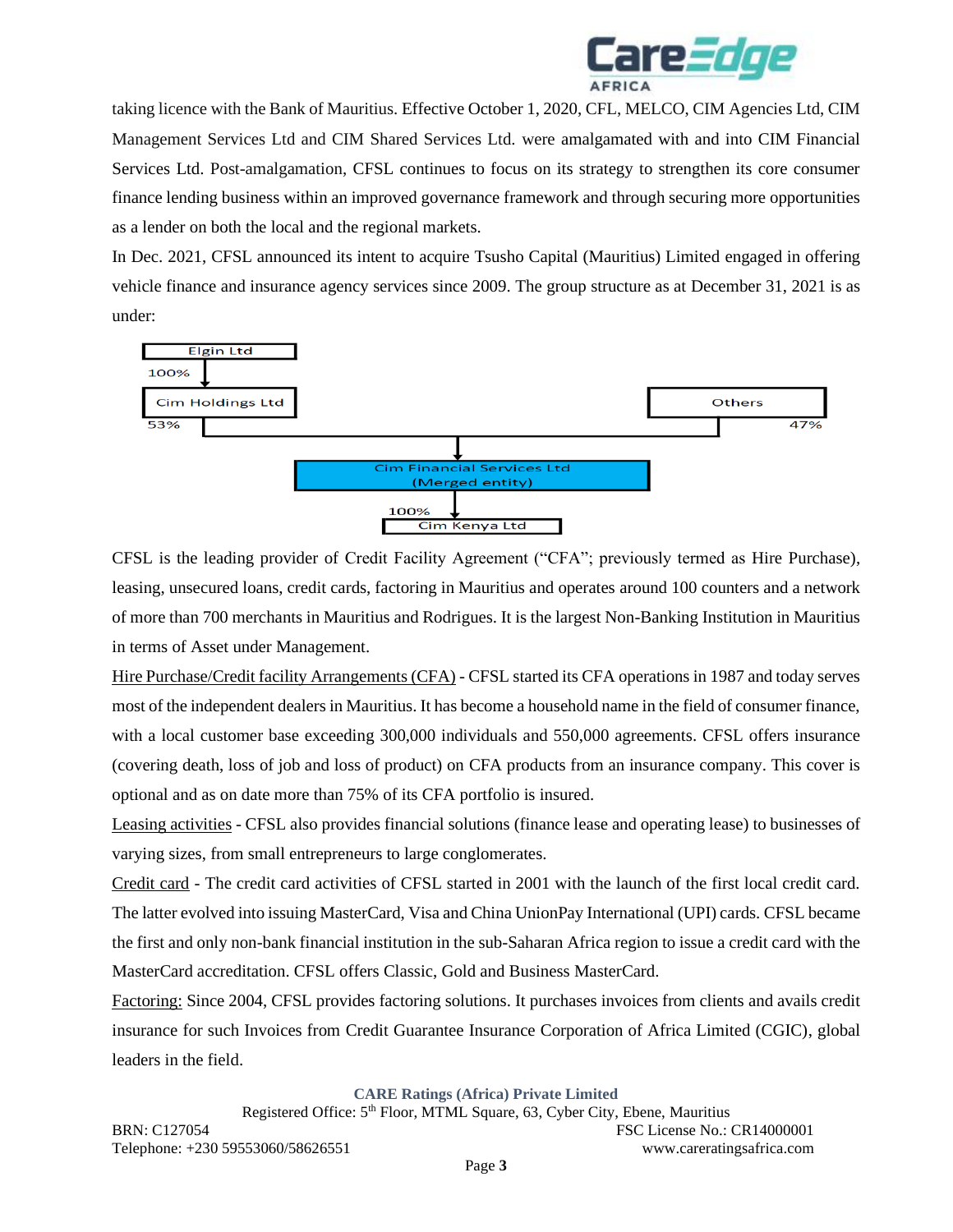

Loans & advances**:** In FY13, CFSL started offering unsecured loans to meet its existing customers' financing needs beyond their immediate retail financing requirements. All types of family expenses such as those relating to education, weddings, funerals and property refurbishments are financed. Given the repayment performance of this product in last 4 years, the company is focusing to boost disbursement in this product category. It is mandatory to take insurance (covering death and loss of job) on unsecured loans from an insurance company. CFSL is a professionally managed company. It is governed by 10-member Board of Directors comprising of 4 members from Taylor family, 4 eminent industrialists as Independent Director and 1 Executive Director. Mrs. Aisha Timol is the chairman of CFSL. The strategic affairs of the company are looked after by Mr. Mark van Beuningen (E.D. & Group CEO) who joined CFL as M.D. in May 2016 and was promoted to Group CEO in Oct. 2017. He is assisted by a team of professionals looking after various functions of the company.

## **CREDIT RISK ASSESSMENT**

## **Long & satisfactory track record of CIM group & experienced promoters**

CFSL is engaged in CFA, leasing of cars & equipment and extending loans & advances. It was also engaged in global business (exited in FY17 at a net profit of MUR. 2,464 million) and property business (sold off to an associate company in January 2019). It is owned and managed by the Taylor family of Mauritius, having its presence in Mauritius for more than 100 years. The Taylor family has set up Taylor- Smith Investment Company which has interest in the port, logistics and distribution, distribution of retail products, financial services and manufacturing industries with a team of over 700 people across various business units. Taylor family through CIM Holdings Limited holds 53% of Cim Financial Services Ltd.

### **Professional and highly qualified management team**

CFSL has a highly qualified and experienced employee pool having large experience in their related field. CFSL's improvement in operational efficiency over the years can be attributed to its sound management team. Each division is managed by a Head, who reports to CEO, and team of professionals. CIM group has more than 750 employees working across its Mauritius counters and sub offices.

### **Presence across the island and dominant market share in CFA Portfolio**

CFSL is the largest Non-Banking Institution (NBI) in Mauritius and operates around 100 counters and a network of more than 700 merchants in Mauritius & Rodrigues. CFSL holds around 80% market share in CFA.

| <b>Assets</b>                                       | <b>Range of products</b>                            |                 | <b>Market</b> | <b>LTV</b> | <b>Tenure</b>  |
|-----------------------------------------------------|-----------------------------------------------------|-----------------|---------------|------------|----------------|
|                                                     |                                                     | size $(MUR)$    | Share $(\% )$ | (%)        | (months/days)  |
| CFA (Hire purchase $\&$<br>other credit agreements) | Electronic goods/Jewellery<br>/Furniture & fittings | 16,000 -25,000  | 80            | 85-95      | $24-48$ months |
| <b>Finance Lease</b>                                | Car (New & Reconditioned)                           | 525,000         | 25            | 80-90      | 60 months      |
|                                                     | Equipment                                           | 1,100,000       | 20            | $70-75$    | 48 months      |
| Loan & Advances                                     | Personal loans                                      | 80,000          | $15 - 20$     | 100        | 48 months      |
| Credit card                                         | Credit card                                         | 10,000          | $25 - 30$     |            | 2 months       |
| Factoring                                           | Bill discounting                                    | 90% of the bill | $15 - 20$     | 90         | 90 days        |

### **CARE Ratings (Africa) Private Limited**

Registered Office: 5<sup>th</sup> Floor, MTML Square, 63, Cyber City, Ebene, Mauritius BRN: C127054 FSC License No.: CR14000001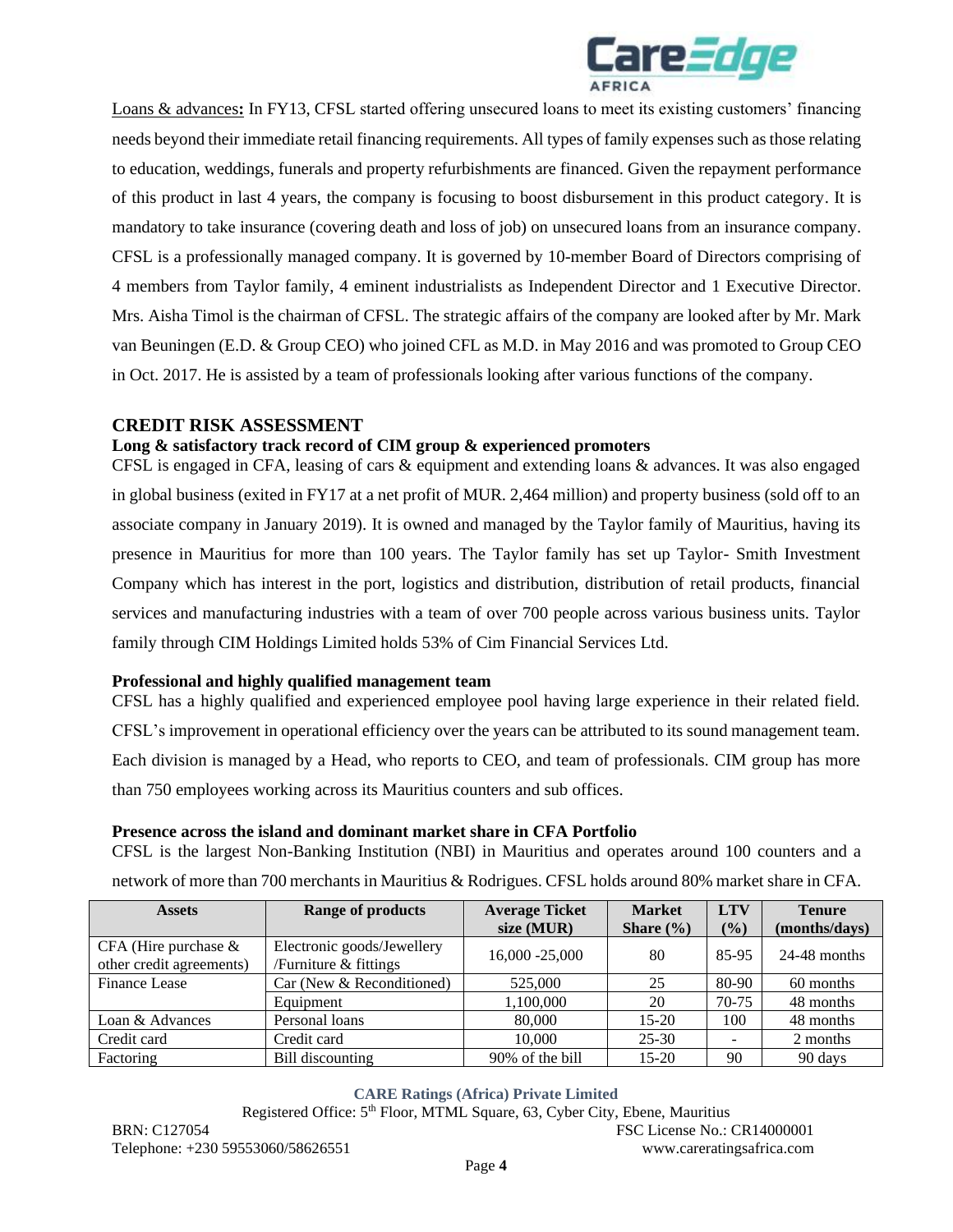

#### **Disbursement & Asset under Management**

Disbursement in CFSL witnessed moderate growth till FY19 with a slight decline in FY20 due to COVID-19 pandemic. Due to the COVID-19 pandemic effects on the economy, CFSL adopted a cautious approach on disbursement given the closure of the international borders until September 2021, impacting the tourism & aviation sector directly and in-direct impact of the pandemic on various sectors of the economy translating to future job losses. Despite of the pandemic and countrywide lockdown for 2 months in Mauritius, disbursement increased by 5% in FY21 majorly due to the increase in Loans & Advances portfolio.

| <b>Assets as on (MUR Million)</b> | 30.9.2019 | % of total<br>portfolio | 30.9.2020 | % of total<br>portfolio | 30.9.2021 | % of total<br>portfolio |
|-----------------------------------|-----------|-------------------------|-----------|-------------------------|-----------|-------------------------|
| <b>CFL</b>                        |           |                         |           |                         |           |                         |
| <b>CFA</b>                        | 5,942     | 45%                     | 6,178     | 42%                     | 6,299     | 40%                     |
| <b>Finance Lease</b>              | 3,300     | 25%                     | 3,011     | 21%                     | 2,510     | 16%                     |
| Loan & Advances                   | 3,080     | 23%                     | 4.756     | 33%                     | 6.399     | 40%                     |
| Credit card                       | 374       | 3%                      | 315       | 2%                      | 304       | 2%                      |
| Factoring debtors                 | 282       | 2%                      | 219       | 1%                      | 139       | 1%                      |
| Corporate credit facilities       | 170       | 1%                      | 127       | 1%                      | 162       | 1%                      |
| <b>Total</b>                      | 13,148    |                         | 14,606    |                         | 15,813    |                         |

Total Assets under Management (AUM) witnessed an increasing trend for last 3 years.

CFSL is focusing on extending loans & advances to meet its existing customers' financing needs beyond their immediate retail financing requirements. This is a high yielding portfolio and are extended to existing customers with good past track record. AUM in this portfolio has increased by 35% in FY21 over FY20 (58% in FY20 over FY19).

#### **Moderate asset quality and satisfactory collection efficiency**

Since October 1, 2018, CFSL have changed NPA recognition policy and has started recognizing NPA above 90 days for all types of advances - Finance lease, factoring portfolio CFA, loans & advances and credit cards portfolio and writes off (specific provisions) 100% of loan overdue beyond 90 days.

| <b>Particulars</b>    | 30/09/2019 | 30/09/2020 | 30/09/2021 |
|-----------------------|------------|------------|------------|
| <b>Gross NPA</b>      | 1.104      | 2.249      | 2,495      |
| Gross Loan assets     | 13,148     | 14,606     | 15,813     |
| GNPA(%)               | 8.39%      | 15.40%     | 15.78%     |
| Net NPA               | 573        | 1.121      | 1,035      |
| Gross Loan assets     | 12.568     | 13.477     | 14,352     |
| NNPA(%)               | 4.56%      | 8.32%      | 7.21%      |
| Net NPA/Net worth (%) | 14.03%     | 27.41%     | 23.04%     |

In FY21, GNPA has marginally increased from 15.4% in FY20 to 15.78% in FY21. Despite the improved economic conditions, CFSL preferred to adopt a prudent approach in terms of provisioning on its financial assets and has made a provision of MUR 540 million in order to mitigate the possible delay/default in repayment by its clients due to the impact of COVID19. The collection efficiency of CFSL has improved from 90% in FY20 to 94.3% in FY21.

**CARE Ratings (Africa) Private Limited**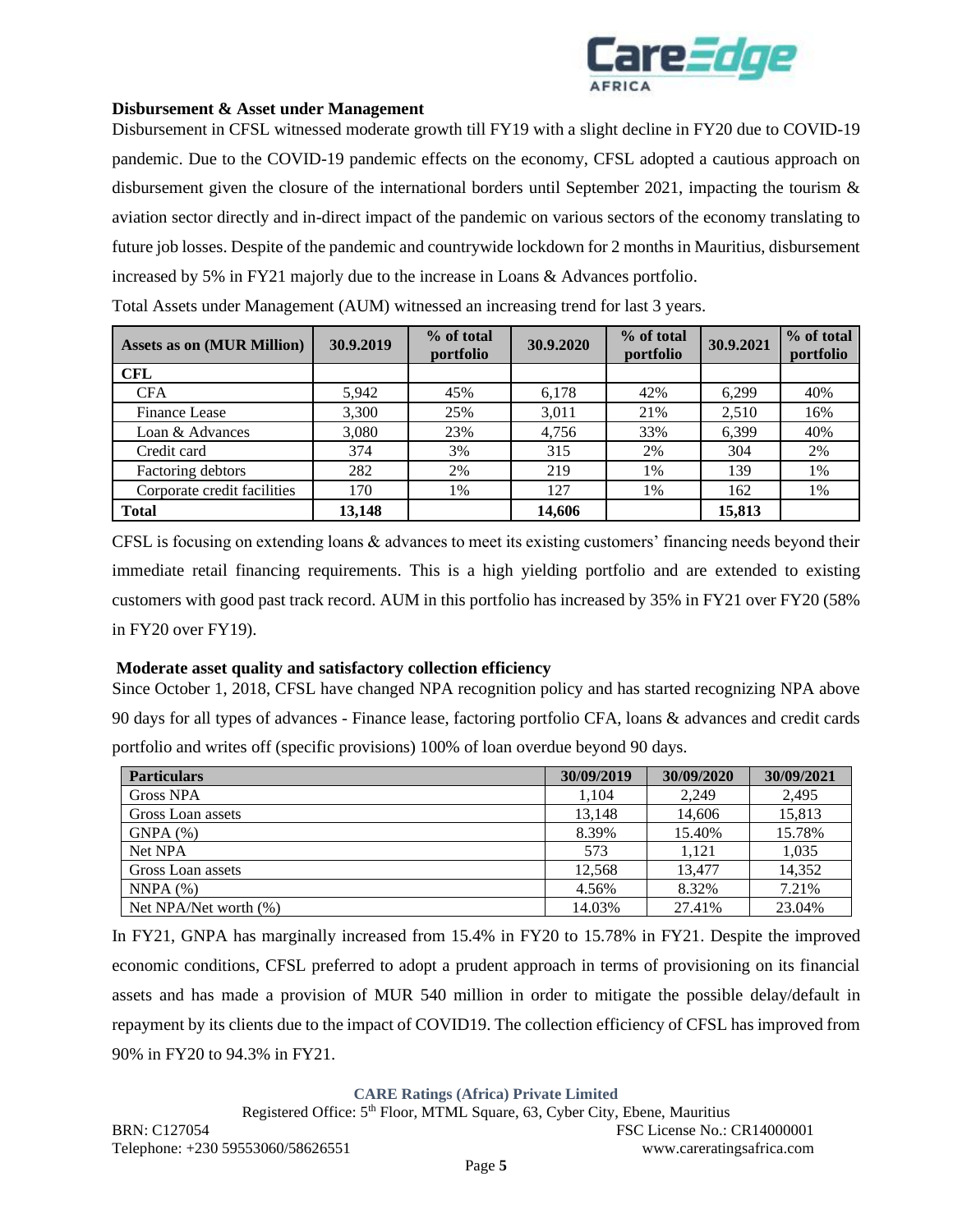

During lockdown CFSL came with various modes of transfer like, payment by Juice, bank transfers, payment by debit/credit card etc. which are used by lot of borrowers to transfer their instalment amount even during the lockdown. The company also introduced its first consumer app called "Mo Finans" to fast track the implementation of the digital lending platform strategy, which has become very popular among the clients. CFSL has also been approached by leasing customers to provide moratorium. Under the scheme, CFSL's clients are provided 6 months capital moratorium with 3 different types of interest moratorium options:-

- A. Full interest payable during the moratorium period;
- B. Interest payable with a separate repayment plan during the moratorium period;
- C. Interest payable with a separate repayment plan from the 4th month of the moratorium period.

### **Comfortable Capital Adequacy Ratio (CAR) and overall gearing ratio**

CFSL's CAR as on September 30, 2021 was satisfactory at 30.35% (28.45% as on Sept 30, 2020) well above the Regulatory norm of 10% (stipulated by Bank of Mauritius for NBDFIs). Tier 1 CAR as on September 30, 2021, was 29.10% (27.20% as on Sep 30, 2020).

Overall gearing of CFSL as on September 30, 2021, was 2.19x (2.41x as on September 2020). NIM was hovering in the range of 13-14% during last 2 years.

| <b>Particulars</b>                 | <b>Period</b>            |                   |                          |                          |                          |              |  |
|------------------------------------|--------------------------|-------------------|--------------------------|--------------------------|--------------------------|--------------|--|
|                                    | $0-3$ months             | 3-6 months        | 6-12 months              | 1-5 years                | >5 years                 | <b>Total</b> |  |
| <b>ASSETS</b>                      |                          |                   |                          |                          |                          |              |  |
| Leases and other credit agreements | 1,508                    | 1,037             | 1,139                    | 4,190                    | 55                       | 7,928        |  |
| Loans & Advances                   | 816                      | 498               | 973                      | 4,122                    | 15                       | 6,424        |  |
| <b>Cash and Bank Balances</b>      | 341                      |                   | $\overline{\phantom{a}}$ |                          | $\overline{\phantom{a}}$ | 341          |  |
| Deposit with banks                 | 9                        | 16                | 100                      | 301                      | $\overline{\phantom{a}}$ | 426          |  |
| Fixed Assets for own use           | $\overline{a}$           | $\qquad \qquad -$ | $\overline{\phantom{a}}$ | $\overline{\phantom{0}}$ | 441                      | 441          |  |
| Investments in financial assets    | $\overline{a}$           |                   |                          | 128                      | $\overline{\phantom{0}}$ | 129          |  |
| <b>Other Assets</b>                | 336                      | $\overline{2}$    | 50                       | 10                       | 559                      | 958          |  |
| [A]                                | 3,010                    | 1,553             | 2,263                    | 8,751                    | 1,070                    | 16,647       |  |
| <b>LIABILITIES</b>                 |                          |                   |                          |                          |                          |              |  |
| <b>Bonds</b>                       | $\overline{\phantom{0}}$ |                   | 159                      | 6,256                    | 280                      | 6,695        |  |
| <b>Loans from Banks</b>            | 2,000                    | 500               | 457                      | 180                      | ÷                        | 3,137        |  |
| Other liabilities                  | 1,324                    | 11                | 251                      | 5                        | 153                      | 1,743        |  |
| Lease Liability                    | 7                        | 273               | 15                       | 155                      | 35                       | 485          |  |
| Shareholder's Funds                | $\overline{\phantom{0}}$ | $\sim$            | $\overline{\phantom{0}}$ |                          | 4,588                    | 4,588        |  |
| $[\mathbf{B}]$                     | 3,331                    | 784               | 882                      | 6,596                    | 5,055                    | 16,647       |  |
| $GAP[A-B]$                         | $-321$                   | 769               | 1,382                    | 2,155                    | $-3,985$                 | ۰            |  |
| <b>Cumulative GAP</b>              | $-321$                   | 448               | 1,830                    | 3,985                    | $\blacksquare$           | ۰            |  |

## **Liquidity: Adequate**

Asset-liability maturity profile of CFSL as on September 30, 2021:

CFSL has gap in 0-3-months' time bucket, primarily considering repayment of money market lines amounting to around Mur 2,000 million. Post 0-3 months bucket, CFSL does not have any cumulative negative mismatch. CFSL has raised MUR 250 million and proposes to raise additional green bond of Mur 250 million for 13

**CARE Ratings (Africa) Private Limited**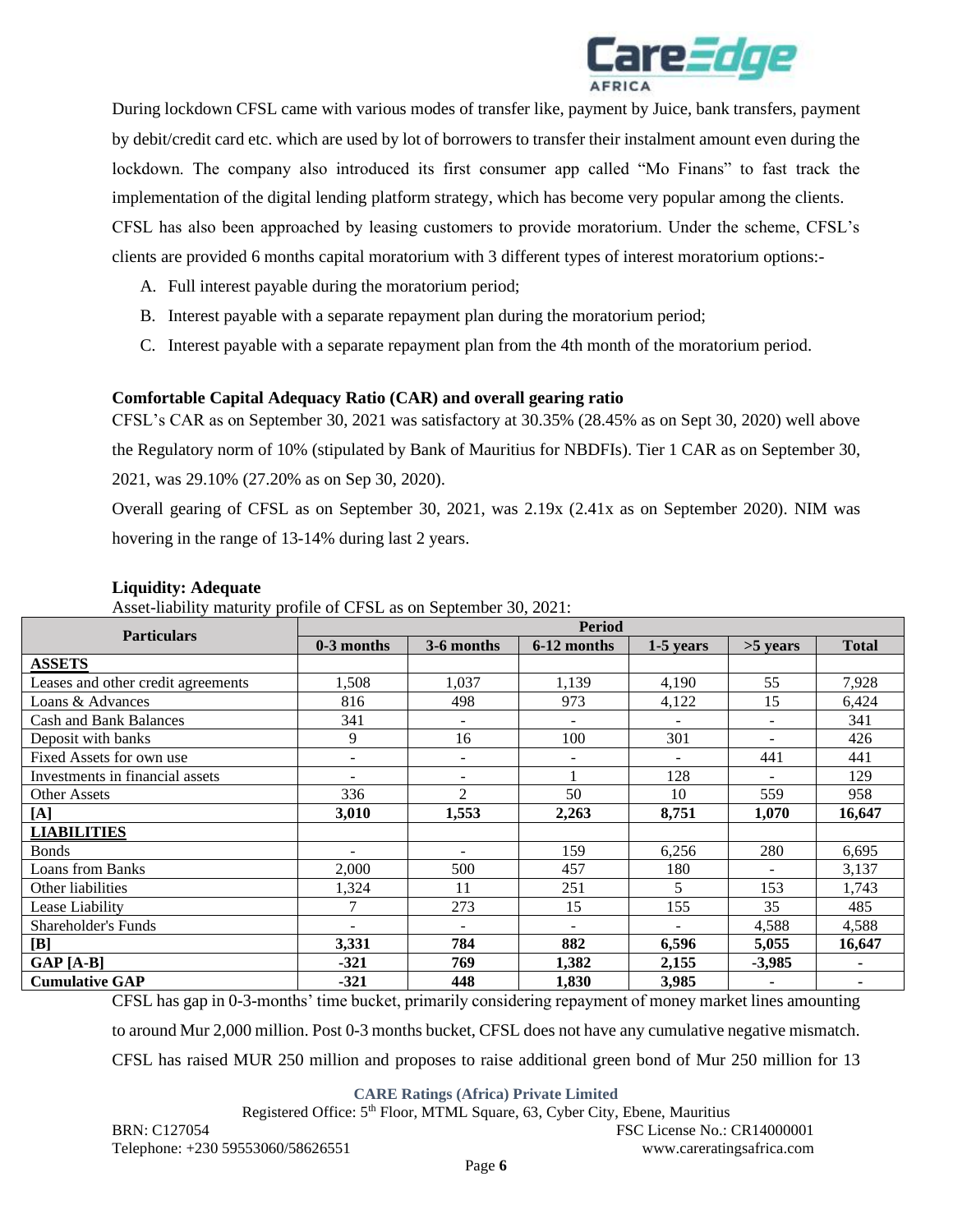

months and utilize it to finance hybrid and electric vehicles and other green equipment. The collection from such vehicles will be over a period of 5 years, while the bond will be repaid on  $13<sup>th</sup>$  month. The company has plans to refinance the Bond on maturity.

This apart, the company has fund based working capital limits. Average utilization of fund based working capital limits & short-term loans in CFSL for 12 months ended December 2021 was about 27%. CFSL has adequate unutilized working capital limits which can be utilized to meet the working capital gap.

Based on discussion with management, CRAF understand that around 75% of CFA portfolio and 100% of loan portfolio (unsecured loans & advances) are covered by Credit Insurance. Insurance coverage states that on a sudden involuntary job loss (covered under Insurance), the Insurance company will pay EMIs (on behalf of the client) till such time the person gets another job, subject to receipt of proper documents. While the process is bit lengthy and the receipt of the EMIs can get delayed by 5-6 months which may impact the liquidity in the short term. CFSL's leasing portfolio, does not have any insurance cover since it is asset backed.

**Repayment of MCB Bond and term loans in March-April 2021**-: MCB has already rolled over the Bond for another 2 years. The term loans from banks are/will be repaid on maturity.

This apart as on December 31, 2021, CFSL has Mur 1,389 million of cash/fixed deposits which can be utilized for meeting any liquidity mismatch.

| <b>Diversified Income profile</b> | <b>MUR Million</b> |             |             |
|-----------------------------------|--------------------|-------------|-------------|
| <b>Particulars</b>                | <b>FY19</b>        | <b>FY20</b> | <b>FY21</b> |
| Interest Income                   | 1.443              | 1.715       | 1,929       |
| Other Income                      | 541                | 569         | 596         |
| Operating lease income            | 129                | 129         | 113         |
| Other operating Income            | 85                 | 100         |             |
| <b>Total Income</b>               | 2,198              | 2.513       | 2,655       |

Total income increased by 6% in FY21 (14% in FY20), with 13% growth in interest income. CFSL is focusing more on unsecured loans and advances with 35% increase in AUM of loans & advances in FY21 amounting to Mur 6,399 million (38% increase in FY20), since it is more popular than credit cards and CFSL is also facing stiff competition from banks in credit card business.

### **Stable return from the various products portfolio**

IRR remained almost at the same level during FY19-21, because of the company's ability to borrow at cheaper rates due to adequate liquidity. Majority of the company's lending are in fixed rates and around a satisfactory level of the borrowings are in fixed rate. The product-wise average IRR of assets financed: -

| <b>Asset Type</b>    | <b>FY19</b>   | <b>FY20</b>   | <b>FY21</b>   |
|----------------------|---------------|---------------|---------------|
| <b>CFA</b>           | $6.50 - 7.25$ | $6.50 - 7.25$ | $7.0 - 8.0$   |
| <b>Finance Lease</b> | $2.25 - 3.15$ | $2.00 - 3.00$ | $2.00 - 3.25$ |
| Loan & Advances      | 8.50-9.00     | 8.50-9.00     | 9.5           |
| Credit card          | 19.5          | 19.5          | 19.5          |
| Factoring            | 4.0           | 4.0           | 4.0           |

#### **CARE Ratings (Africa) Private Limited**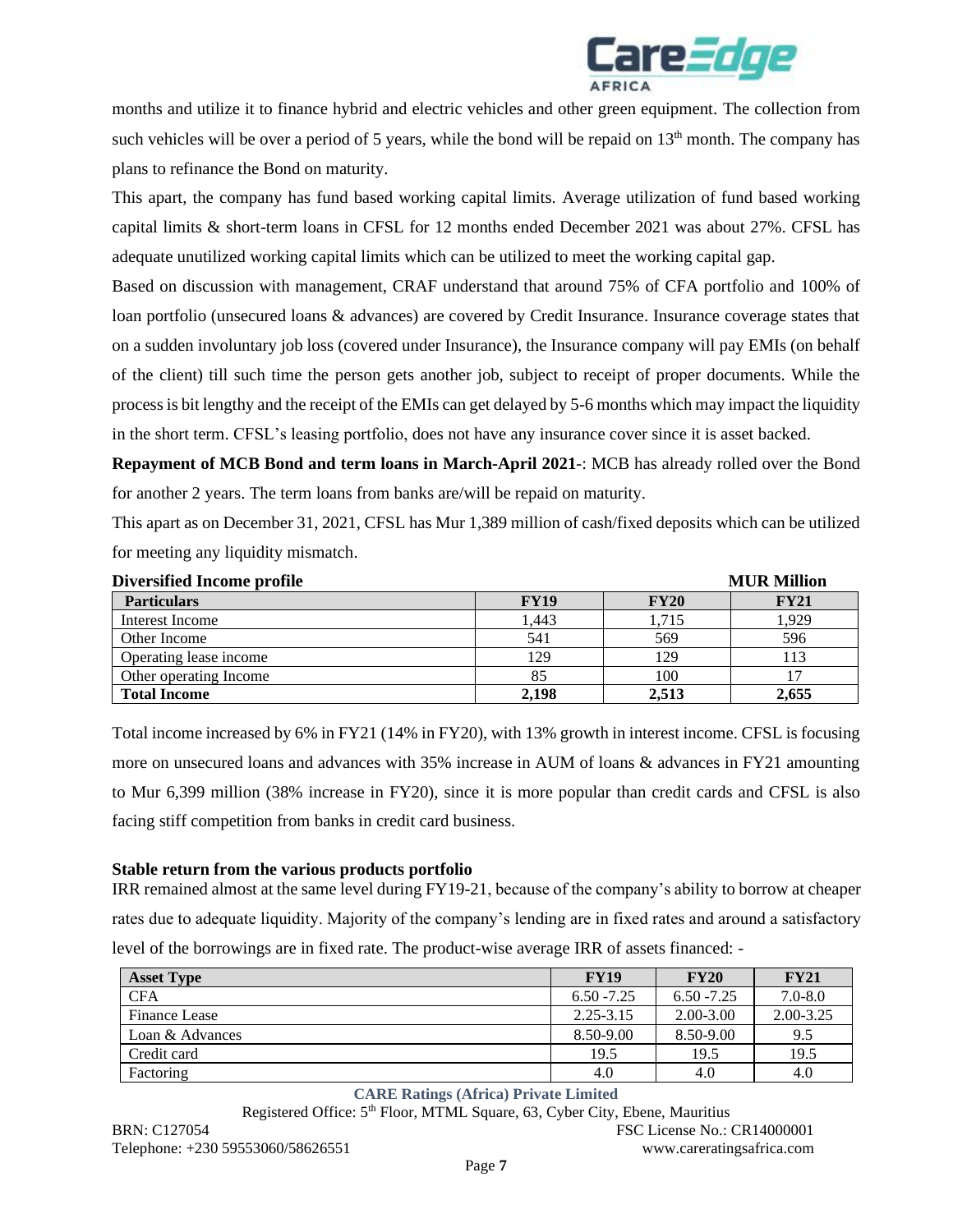

#### **Stable Profitability**

In FY21, CFSL's interest income has increased by 13% (19% in FY20). Total income of the company has recorded and increasing trend in FY21 by booking a growth of 6% over FY20 (14% in FY20) due to higher interest income. Total PAT (before provision) increased by 7% in FY21 when compared to FY20. In FY21, GNPA has marginally increased from 15.4% in FY20 to 15.78% in FY21. However, the Net NPA has improved from 8.3% to 7.2% in FY21. Despite the improved economic conditions, CFSL preferred to adopt a prudent approach in terms of provisioning on its financial assets. In FY21, CFSL has made a provision of MUR 540 million in order to mitigate the possible delay/default in repayment by its clients due to the impact of COVID19. While the provisioning amount is lower than provisions in FY20 (MUR 653 million) but significantly higher than pre-Covid annual provisions (Mur 181 million in FY19). The collection efficiency of CFSL has improved from 90% in FY20 to 94.3% in FY21. Overall gearing and interest coverage were also satisfactory. NIM was hovering in the range of 13-14% during last 2 years. ROTA has improved from 1.37% in FY20 to 2.74% in FY21 due to higher profit.

In Q1FY22, CFSL booked a total revenue Mur 704 million and posted a PAT of Mur 116 million (vis-à-vis total revenue of Mur 627 and PAT of Mur 83 million in Q1FY21). In Q1FY22, CFSL's management did lower provisioning (MUR 150 million) in line with current collection flow.

#### *Industry Risk:*  **Leasing Companies**

Leasing facilities are provided by 9 entities in Mauritius as on 31<sup>st</sup> December 2021. 5 of them are banks and Non-Bank Deposit-Taking Institutions (NBDTIs), licensed by the Bank of Mauritius. The remaining four are Non-Deposit Taking Institutions (NDTIs), which are licensed by the Financial Services Commission (FSC). Banks, NBDTIs, and NDTIs offer leasing facilities to both households and corporates. Banks provide only finance leases, while NBDTIs and NDTIs offer both finance and operating leases. Leasing and credit finance are often the primary source of finance available to Small & Medium Enterprises (SMEs). Leasing companies are subject to less stringent regulations than banks – allowing them to leverage more resources (higher gearing), to be exempted from credit allocation requirements and to use of market rates of interest. Nearly all the NBDTIs are the leasing companies. Moreover, there are many companies in the insurance industry and banking industry that are trying to give leasing facilities along with all other facilities which these companies already have. As these businesses are already well-known, they can get NBDT license very easily. But with promulgation on the Banking Act 2004, the NBDTIs are now subject to the same prudential regulations as banks and the NBDTIs have to maintain a minimum capital of Mur 200 million alongside complying with the guidelines on 'Guidelines on Capital Adequacy Ratio' and 'Credit Concentration Risk' and on 'Related Party Transactions'.

**CARE Ratings (Africa) Private Limited**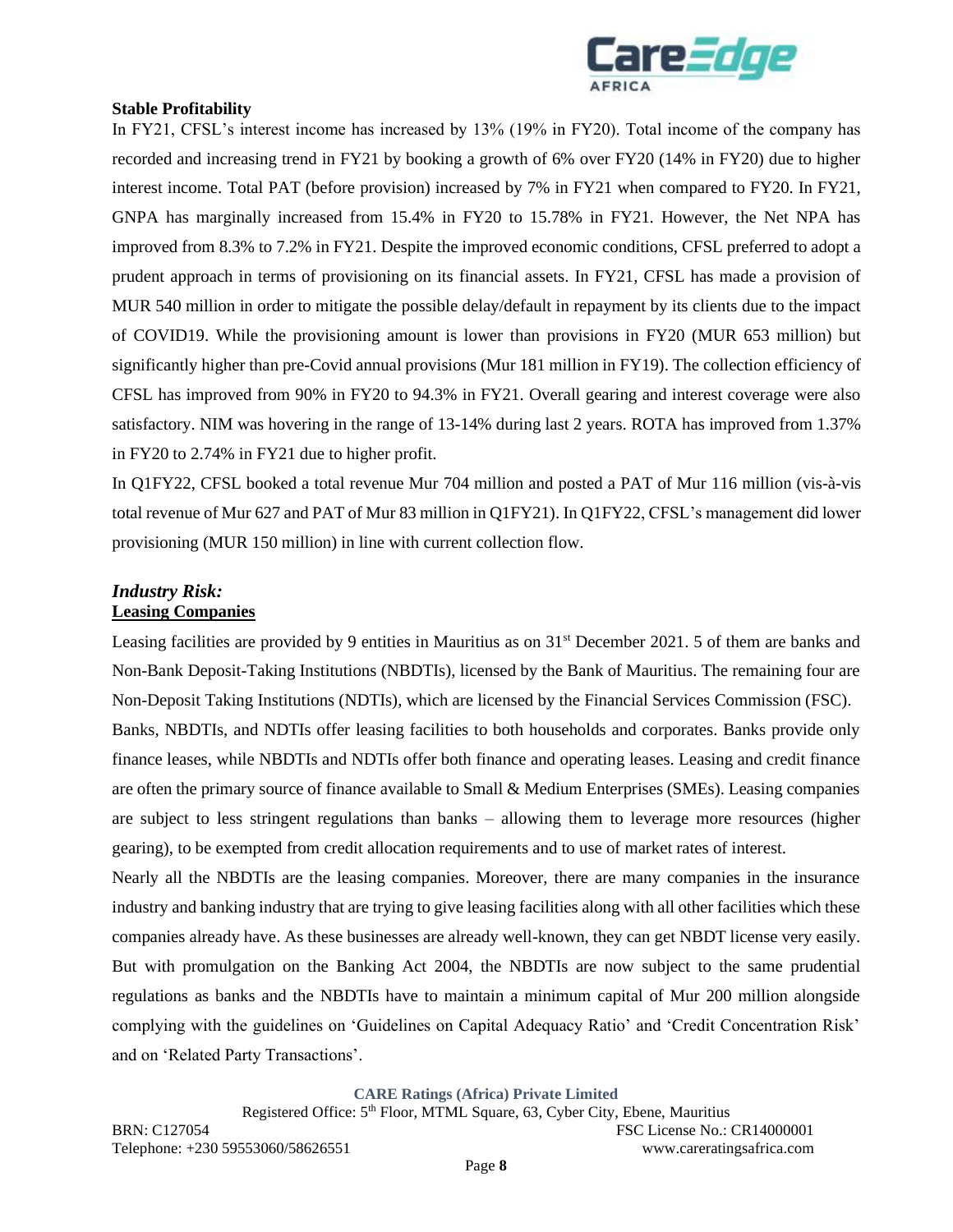

As at end-September 2021, total leasing facilities granted to the household and business sectors stood at Mur 20.6 billion compared to Mur 21.0 billion as at September 2020. The automobiles segment accounted for 88% of total leasing facilities as at September 2021, up from 86.9% for the previous year. As at end-September 2021, an amount of Mur 18.2 billion (Mur 18.3 billion as at end-Sept 2020) was extended towards the purchase of automobiles, while the number of leases granted aggregated to 38,098 at the same date (38,755 as at end-Sept 2020). Leasing facilities granted to "other" sector represented facilities offered for buildings, office equipment, machinery and other assets and stood at Mur 2.4 billion as at September 2021 (Mur 2.7 billion as at end-Sept 2020).

## *Prospects*

CFSL's prospects largely depends on the fortunes of retail industry (electronic goods/ furniture's & fixtures), automotive and construction sectors, the demand drivers of major products financed by the company. The growth of both the aforesaid sectors has close linkages with the economic growth of the country. The contraction in GDP growth of Mauritius and the vulnerability of GDP growth in due to prolonged impact of COVID-19 in various businesses, which is expected to have an impact on the collection efficiency of CFSL over the short term. The ability to improve its ROTA & maintaining CAR at similar levels are key rating sensitivities.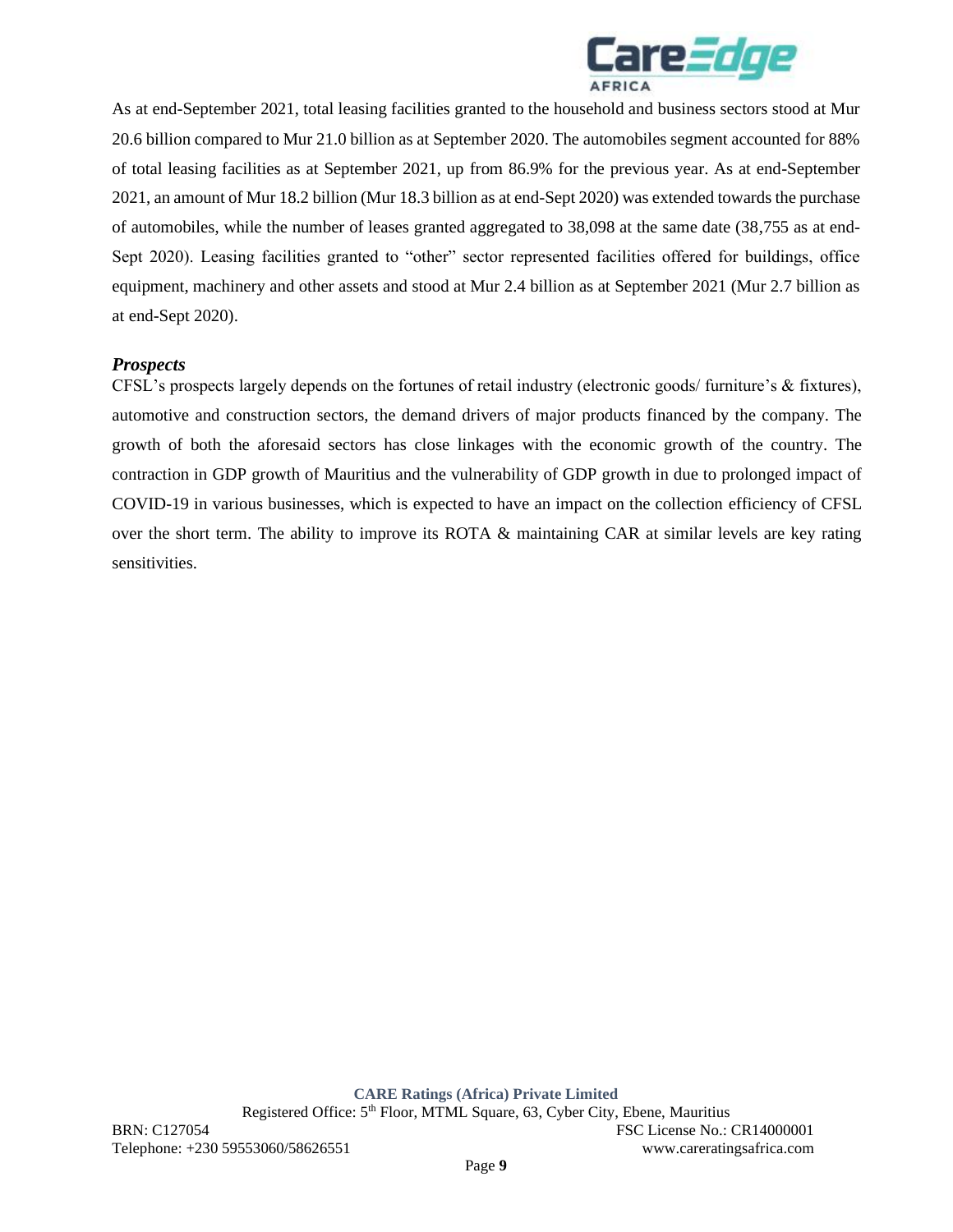

| <b>Financial Performance</b>             |            |                | (MUR Million) |  |
|------------------------------------------|------------|----------------|---------------|--|
| For the year ended/As on                 | 30/09/2019 | 30/09/2020     | 30/09/2021    |  |
|                                          |            | <b>Audited</b> |               |  |
| Interest income                          | 1,443      | 1,715          | 1,929         |  |
| Other Income                             | 541        | 645            | 596           |  |
| <b>Total Income</b>                      | 2,198      | 2,513          | 2,655         |  |
| Operating expenses (excl. provisions)    | 1,002      | 954            | 997           |  |
| Provision for NPA                        | 181        | 653            | 540           |  |
| Interest                                 | 388        | 431            | 396           |  |
| <b>PBT</b>                               | 453        | 268            | 512           |  |
| <b>PAT</b>                               | 383        | 191            | 417           |  |
| Gross cash accruals                      | 513        | 380            | 629           |  |
| Loan AUM                                 | 13,148     | 14,606         | 15,813        |  |
| Total Assets under Management (AUM)      | 14,723     | 15,799         | 16,549        |  |
| Total capital employed                   | 13,278     | 14,311         | 14,693        |  |
| <b>Total Debt</b>                        | 9,095      | 9,837          | 9,832         |  |
| Tangible Net worth                       | 4,087      | 4,090          | 4,490         |  |
| Cash & Deposits                          | 952        | 971            | 768           |  |
| <b>Ratios</b>                            |            |                |               |  |
| PAT (before provisioning)/Total Income   | 24.92      | 33.56          | 36.05         |  |
| PAT (after provisioning)/Total Income    | 17.41      | 7.59           | 15.71         |  |
| NIM(%)                                   | 13.17      | 13.35          | 14.00         |  |
| Interest Income/ Int. earning assets (%) | 12.55      | 13.21          | 13.86         |  |
| Interest spread (%)                      | 8.32       | 8.66           | 9.84          |  |
| $RONW(\%)$                               | 7.32       | 4.67           | 9.72          |  |
| ROCE(%)                                  | 5.99       | 4.96           | 6.25          |  |
| Cost of Capital (%)                      | 3.76       | 3.92           | 3.20          |  |
| Net Spread                               | 2.24       | 1.05           | 3.05          |  |
| Return on total assets (ROTA) (%)        | 3.03       | 1.37           | 2.74          |  |
| Overall gearing                          | 2.23       | 2.41           | 2.19          |  |
| Interest Coverage (after prov.)          | 2.62       | 2.03           | 2.82          |  |

## **Adjustments**

1. Tangible net worth is calculated by netting off intangible assets from total equity.

2. Gross Cash Accruals (GCA) is calculated as PAT+ Depreciation + deferred tax+ non-cash expenditure.

3. Overall Gearing ratio is calculated as total debt (long and short-term debt)/Tangible Networth.

4. Total Assets & Total AUM is calculated after deducting Deferred Tax & Intangible Assets from Total Assets

| <b>Financial Performance in Q1FY22</b> |               |               | (MUR Million) |
|----------------------------------------|---------------|---------------|---------------|
| <b>Particulars</b>                     | <b>Q1FY22</b> | <b>Q1FY21</b> | FY21(Audited) |
| Interest income                        | 525           | 452           | 1,929         |
| Other Income                           | 179           | 175           | 596           |
| <b>Total Income</b>                    | 704           | 627           | 2,655         |
| Provision for NPA                      | 150           | 114           | 540           |
| Net Interest Income                    | 431           | 253           | 1,533         |
| <b>PBT</b>                             | 144           | 111           | 512           |
| <b>PAT</b>                             | <b>116</b>    | 83            | <b>192</b>    |
| Total debt                             | 10,351        | 9,736         | 9,832         |
| Tangible net worth                     | 4,460         | 4,188         | 4,490         |
| Cash and Bank balance                  | 1,389         | 1,069         | 768           |

## **CARE Ratings (Africa) Private Limited**